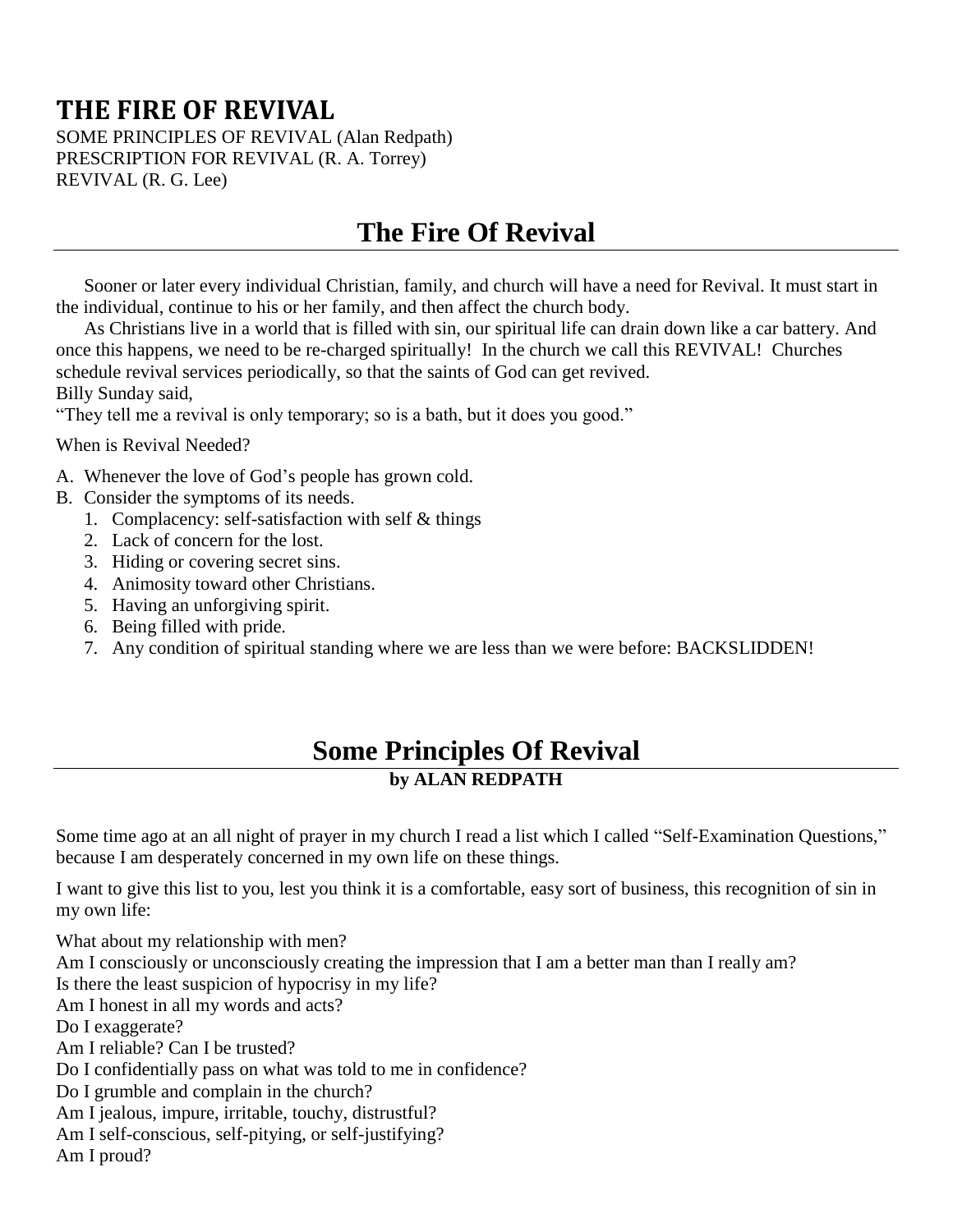Do I thank God I am not as other people? Is there anyone I fear, or dislike, or criticize, or resent? If so, what am I doing about it? What about my devotion to God? Does the Bible live to me? Do I give it time to speak to me? Do I go to bed in time and do I get up in time? Am I enjoying my prayer life today? Did I enjoy it this morning? When I am involved in a problem in life, do I use my tongue or my knees to solve it? Am I disobeying God in anything, or insisting upon doing something about which my conscience is very uneasy? When did I last speak to someone else with the object of trying to win him for Christ? Am I a slave to books, dress, friends, work, or traditions? How do I spend my spare time?